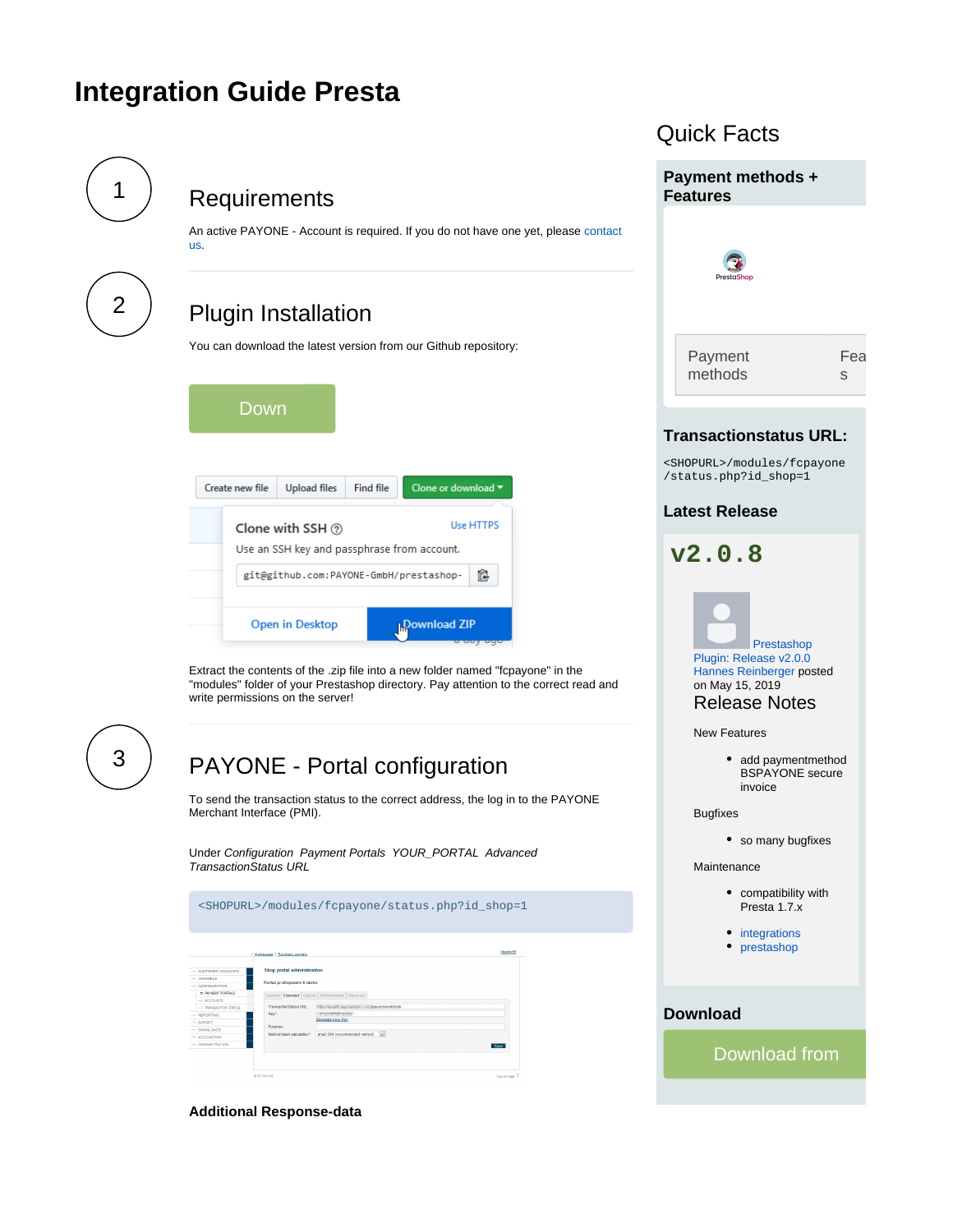Under General, set the Additional Response data for both Live and Test modes to "on

| <b>Additional response-data:</b> |                                                                 |  |  |  |  |
|----------------------------------|-----------------------------------------------------------------|--|--|--|--|
| Mode Live:                       |                                                                 |  |  |  |  |
|                                  | Switch on for additional values in API responses (Mode = Live). |  |  |  |  |
| Switched on:                     | ⊛                                                               |  |  |  |  |
| Switched off:                    | c                                                               |  |  |  |  |
|                                  |                                                                 |  |  |  |  |
| Mode Test:                       |                                                                 |  |  |  |  |
|                                  | Switch on for additional values in API responses (Mode = Test). |  |  |  |  |
| Switched on:<br>Switched off:    | ۸                                                               |  |  |  |  |

# Table of Contents

- 1 [Requirements](#page-0-0)
- 2 [Plugin Installation](#page-0-1)
- 3 [PAYONE Portal configuration](#page-0-2) • 3.1 [Special adjustments](#page-2-0)
- 4 [Payment methods setup](#page-3-0)
	- 5 [Editing the orders](#page-4-0)
		- 5.1 [Capture](#page-4-1)
		- 5.2 [Refund](#page-5-0)
- 6 [Extended configurations](#page-5-1)
- 7 [Quick Facts](#page-0-3)

4

".

# Prestashop - Admin configuration

The plugin appears in the "Selection" tab in the plugin administration of the shop for installation.

Module und Dienste / Auswahl

#### Modul-Auswahl

| Installierte Module Auswahl Nachrichten |                 | Θ                                                  |
|-----------------------------------------|-----------------|----------------------------------------------------|
|                                         |                 |                                                    |
|                                         | payone $\times$ |                                                    |
| B                                       |                 |                                                    |
|                                         |                 |                                                    |
|                                         |                 | 1 Module und Dienstleistungen für Sie ausgewählt ? |
|                                         |                 |                                                    |
|                                         |                 |                                                    |
|                                         |                 | <b>PAYONE GmbH Connector</b>                       |
|                                         |                 | v2.0.0 - von patworx multimedia GmbH               |
|                                         |                 | PAYONE GmbH Connector for Prestashop               |
|                                         |                 |                                                    |
|                                         |                 |                                                    |
|                                         |                 |                                                    |
|                                         |                 |                                                    |
|                                         |                 | kostenlos                                          |
|                                         |                 | <b>Install</b>                                     |
|                                         |                 |                                                    |

Once the module is installed, you can configure it using the "Settings" button.

| 1 installierte Module <sup>[1]</sup> |                                                                              |                                      |  |
|--------------------------------------|------------------------------------------------------------------------------|--------------------------------------|--|
| т                                    | <b>PAYONE GmbH Connector</b><br>$v2.0.0$ - von patierers<br>multimedia GrebH | PAYONE GmbH Connector for Prestashop |  |

You can configure the basic configuration of the module in the Settings tab  $\bullet$ Connection settings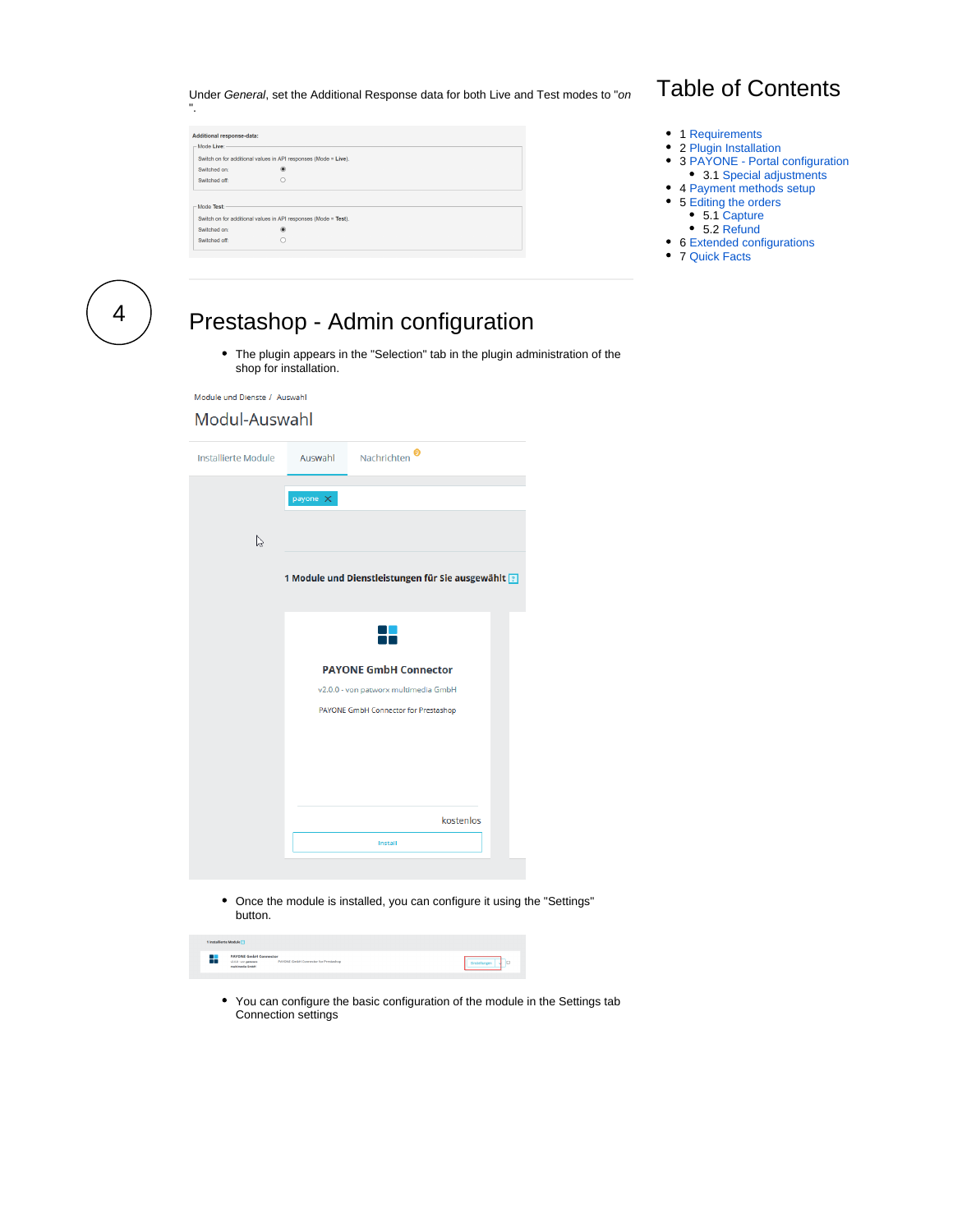| EINSTELLUNG ZAHLUNGSARTEN (ALLGEMEIN)<br><b>FINSTELLUNGEN</b><br><b>EINSTELLUNG KREDITKARTE</b> | <b>E-WALLET</b>                  | <b>EINSTELLUNG ONLINEÜBERWEISUNG</b> |
|-------------------------------------------------------------------------------------------------|----------------------------------|--------------------------------------|
| Sonstiges                                                                                       | <b>OF VERBINDUNGSEINSTELLUNG</b> |                                      |
| Transaktionsstatus - Weiterleitungen                                                            |                                  | <b>JA</b><br><b>NEIN</b><br>Aktiv    |
| Verbindungseinstellung                                                                          | PAYONE LIVE Modus                | NEIN.<br><b>JA</b>                   |
|                                                                                                 | D<br>PAYONE Merchant ID          | <b>Well</b>                          |
|                                                                                                 | <b>PAYONE Portal ID</b>          | <b>ALCOHO</b>                        |
|                                                                                                 | <b>PAYONE Portal Key</b>         | <b>Department of the</b>             |
|                                                                                                 | PAYONE Sub-Account ID            | 2679                                 |
|                                                                                                 | Referenznummer Präfix (Optional) | -Palm                                |
|                                                                                                 |                                  |                                      |

## Detailed description of each field

### **Detailed description of each field**

| <b>Field</b>                         | <b>Description</b>                                                                                                                                                                                                             |
|--------------------------------------|--------------------------------------------------------------------------------------------------------------------------------------------------------------------------------------------------------------------------------|
| active                               | <b>yes</b> - activates the PAYONE module<br>no - deactivates the module                                                                                                                                                        |
| PAYON<br>E Live<br>Mode              | Here you can specify for the respective payment type whether the payments are<br>to be processed in test mode or whether they are to be executed "live". You can<br>also configure the test mode for individual payment types. |
| <b>PAYON</b><br>F<br>Mercha<br>nt ID | You will find your PAYONE Merchant ID at the top right of the PAYONE Merchant<br>Interface (PMI) and on all PAYONE invoices.                                                                                                   |
| <b>PAYON</b><br>F<br>Portal<br>ID    | You can find the portal ID in the PAYONE Merchant Interface (PMI) under the<br>menu item Configuration Payment Portals                                                                                                         |
| <b>PAYON</b><br>E<br>Portal<br>Key   | Please enter the key here to protect the data communication against<br>manipulation. This must be identical to the key stored in the corresponding<br>PAYONE payment portal.                                                   |
| PAYON<br>E Sub-<br>Account<br>ID     | You can find the ID in the PAYONE Merchant Interface (PMI) under the menu<br>item Configuration Accounts                                                                                                                       |
| Referen<br>сe<br>number<br>Prefix    | specifies a prefix that is placed before the purchase order number. Example: The<br>prefix "BST " leads to the following order number: "BST 123".                                                                              |

## <span id="page-2-0"></span>Special adjustments

Some payment methods require special adjustments. The next points are only relevant to you if you use the specific payment method:

## **Creditcard**

### **Creditcard**

These settings are specific to credit card payment types.

#### **General information**

| <b>Field</b>        | <b>Description</b>  |    |             |
|---------------------|---------------------|----|-------------|
|                     | Prüfziffer anzeigen | IA | <b>NEIN</b> |
| <b>CC</b> ALLGEMEIN |                     |    |             |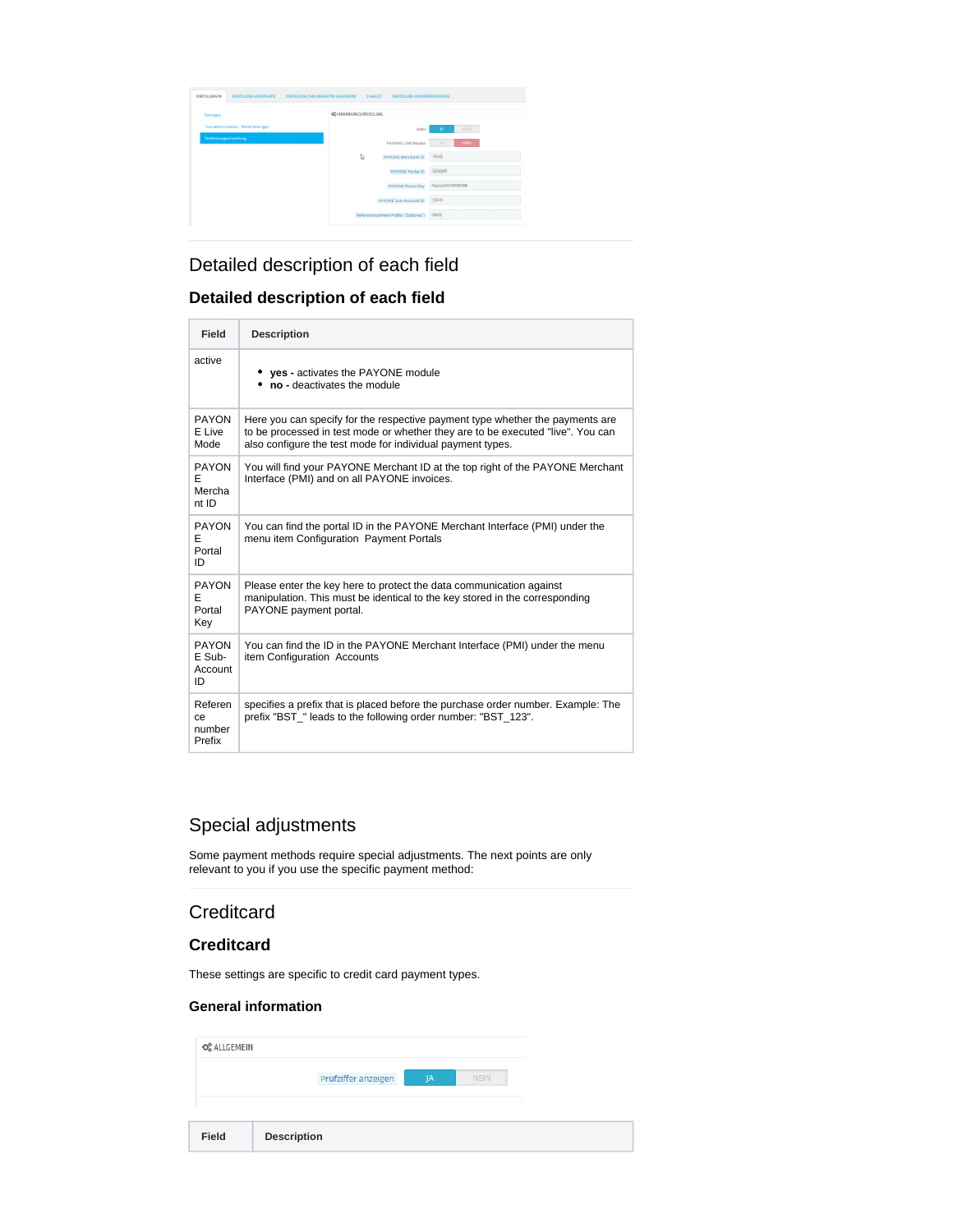| Display<br><b>CVC</b> | Determines whether the card CVC Code (CVC, CVV) is queried during<br>checkout.         |
|-----------------------|----------------------------------------------------------------------------------------|
|                       | This field is technically optional, but we recommend that you always query<br>the CVC! |
|                       |                                                                                        |

## PAYONE Direct debit

### **PAYONE Direct debit**

| zusätzlich Kontonummer/Bankleitzahl<br><b>IA</b><br>anzeigen<br><b>BIC Feld anzeigen</b><br>JA | <b>NEIN</b><br><b>NEIN</b>                                      |  |  |
|------------------------------------------------------------------------------------------------|-----------------------------------------------------------------|--|--|
| Field                                                                                          | <b>Description</b>                                              |  |  |
| also display account number/bank<br>code number                                                | Legacy field from the changeover phase. Please<br>leave on NO.  |  |  |
| Display BIC field                                                                              | determines whether the field for the BIC is to be<br>displayed. |  |  |
|                                                                                                | Helpful for orders with accounts outside the<br>DACH area.      |  |  |
|                                                                                                |                                                                 |  |  |

## PayPal Express Checkout

### **PayPal Express Checkout**

| ↳<br>PayPal Express Button Bild       | n<br>Datei wählen                                                                                          |
|---------------------------------------|------------------------------------------------------------------------------------------------------------|
|                                       | P PayPal Check out                                                                                         |
|                                       |                                                                                                            |
|                                       |                                                                                                            |
|                                       |                                                                                                            |
| Field                                 | <b>Description</b>                                                                                         |
| PayPal Express<br><b>Button Image</b> | Here you can upload an image file that contains the PayPal Express<br>Checkout link in your shopping cart. |
|                                       |                                                                                                            |
|                                       |                                                                                                            |
| Sofort                                |                                                                                                            |
| <b>Sofort</b>                         |                                                                                                            |
|                                       |                                                                                                            |
|                                       | BAN/BIC Felder anzeigen<br><b>NEIN</b><br> A                                                               |
|                                       |                                                                                                            |
| Field                                 | <b>Description</b>                                                                                         |
|                                       |                                                                                                            |
| Display IBAN/BIC fields               | Legacy field from the changeover phase. Please leave on NO.                                                |
|                                       |                                                                                                            |
|                                       |                                                                                                            |

<span id="page-3-0"></span>5

# Payment methods setup

You can make these configurations for each payment type: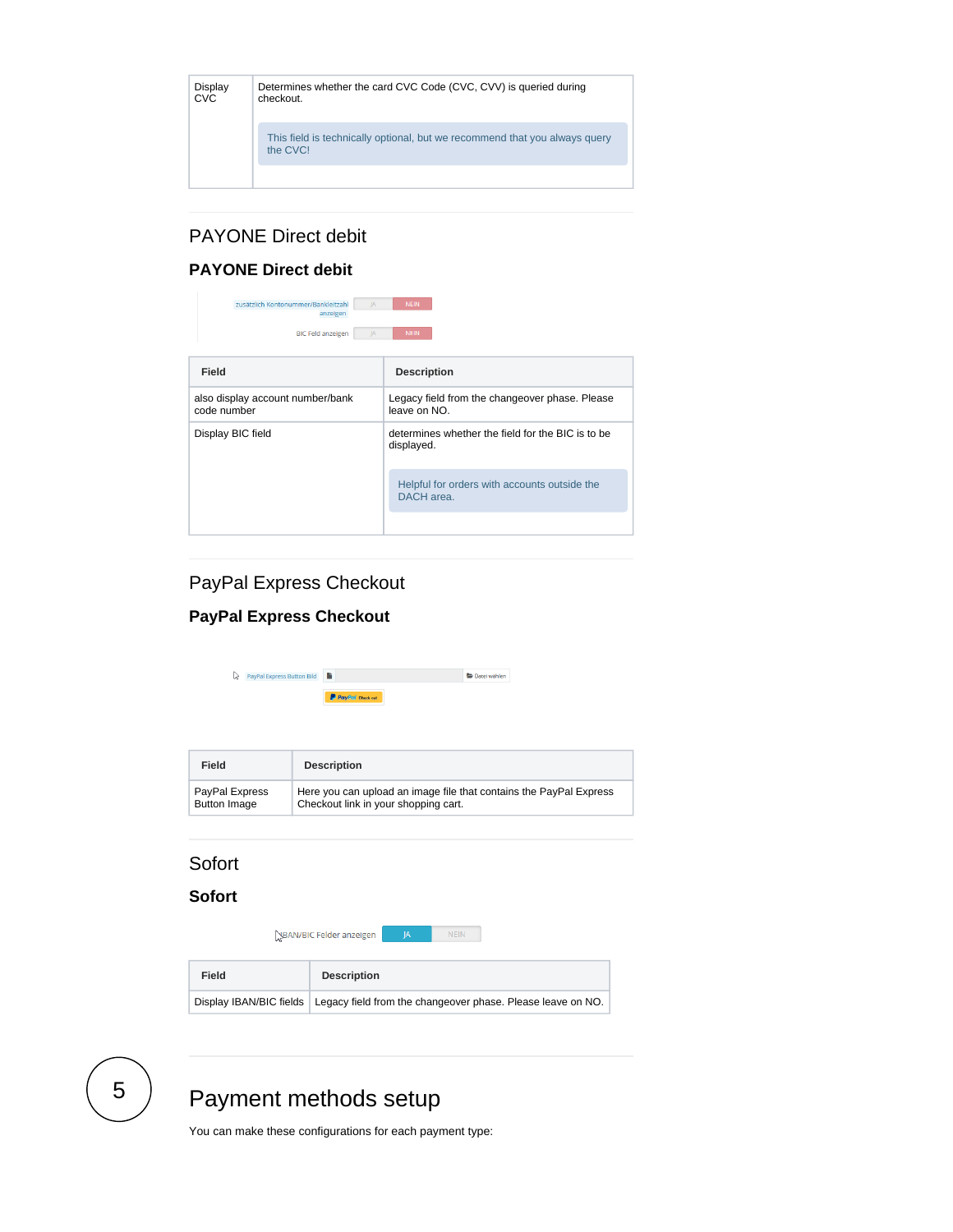| <b>CC</b> MASTERCARD |                          |                                                               |                               |              |
|----------------------|--------------------------|---------------------------------------------------------------|-------------------------------|--------------|
|                      | Aktiv                    | JA                                                            | <b>NEIN</b>                   |              |
|                      | <b>PAYONE LIVE Modus</b> | IA                                                            | <b>NEIN</b>                   |              |
|                      | Autorisierungs-Methode   | Vorautorisierung                                              |                               | $\checkmark$ |
|                      | Land                     | Costa Rica<br>Côte D'Ivoire<br><b>Dänemark</b><br>Deutschland | Demokratische Volksrepublik ł | $\wedge$     |

| Field                          | <b>Description</b>                                                                                                                                                                                                                                                                                                                                                                                                                  |
|--------------------------------|-------------------------------------------------------------------------------------------------------------------------------------------------------------------------------------------------------------------------------------------------------------------------------------------------------------------------------------------------------------------------------------------------------------------------------------|
| active                         | Determines whether the payment type is displayed in the checkout.                                                                                                                                                                                                                                                                                                                                                                   |
| <b>PAYON</b><br>E LIVE<br>Mode | Here you can specify for the respective payment type whether the payments are<br>to be processed in test mode or whether they are to be executed "live". You can<br>also configure the test mode for individual payment types.                                                                                                                                                                                                      |
| authoriz<br>ation<br>method    | • preauthorisation - The amount to be paid is reserved in the course of the<br>order. In this case, the debit must be initiated in a second step when the<br>goods are delivered (Capture). The receivable is only posted after the<br>capture has been carried out.<br>• authorisation - The amount tobe paid is collected immediately when the<br>order is placed. The receivable is immediately booked on the PAYONE<br>platform |
|                                | Which authorization method is used for which payment method can<br>have an effect on the cash flow. Which method you should use depends<br>strongly on the business model and the payment type.                                                                                                                                                                                                                                     |
| country                        | In which countries should the selected payment method be active? You can add<br>or deselect further countries by "ctrl+click".                                                                                                                                                                                                                                                                                                      |

<span id="page-4-0"></span>6

# Editing the orders

The PAYONE Prestashop Extension works in large parts automatically and integrates itself best possible into Prestashop.

#### **Overview**

Orders placed via the PAYONE Extension for Prestashop are listed as usual in the order overview of Prestashop. The detailed view of the order is extended by the area "PAYONE Order Management":

| <b>EEI PAYONE BESTELLVERWALTUNG</b> |                  |                        |         |                  |
|-------------------------------------|------------------|------------------------|---------|------------------|
| <b>Informationen zur Bestellung</b> |                  | Letzter Anfrage Status |         |                  |
| <b>PAYONE Transaktions-ID</b>       | 299979818        | APPROVED               |         |                  |
| <b>PAYONE User-ID</b>               | 19921765         |                        |         |                  |
| <b>PAYONE Referenz</b>              | 72fd914          |                        |         |                  |
| Ablaufdatum                         | 2001             |                        |         |                  |
| Typ                                 | Visa             |                        |         | r,               |
| Kartennummer                        | 411111xxxxxx1111 |                        |         |                  |
| <b>Betrag: EUR</b>                  |                  |                        |         |                  |
| <b>AUSFÜHREN</b><br>Transaktionen   |                  |                        |         |                  |
| Datum                               | Vorgang          | Forderung              | Zahlung |                  |
| 08.11.2018 13:34:37                 | Reservierung     | 34.18                  |         | Details anzeigen |
| 08.11.2018 13:34:37                 | Zahlungseingang  |                        | 34.18   | Details anzeigen |

In this area, you can see the status of a payment and, if necessary, initiate collections or credit memos.

## <span id="page-4-1"></span>**Capture**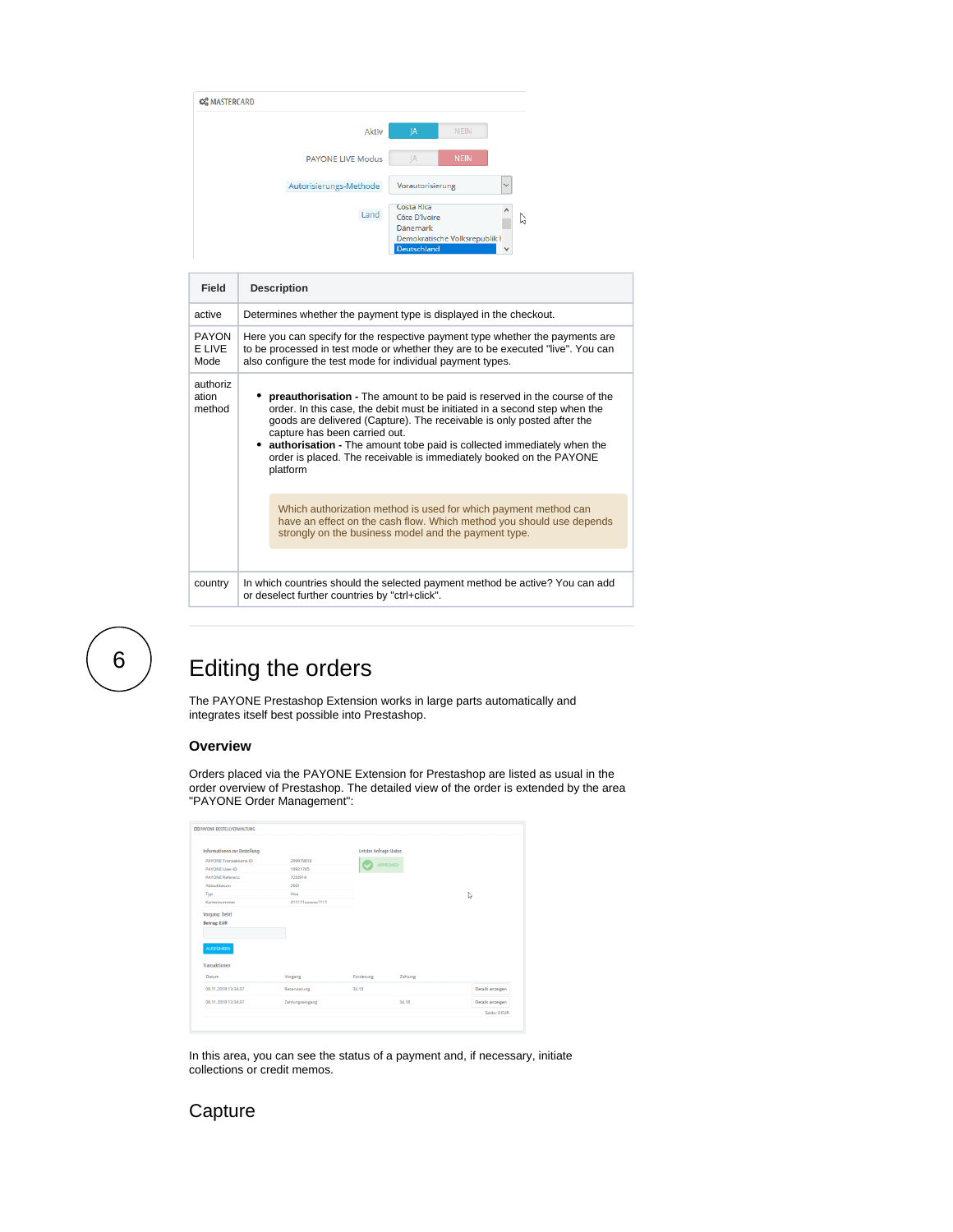If "Preauthorization" is set as the authorization method for a payment type, the money may still have to be withdrawn from the payment type. With such orders you see these fields in the order administration:

| Vorgang: Capture                                         |  |
|----------------------------------------------------------|--|
| Vorautorisierter Betrag: 22.75 EUR<br><b>Betrag: EUR</b> |  |
|                                                          |  |
| <b>AUSFÜHREN</b>                                         |  |

Here you can enter the amount to be collected and collect it by pressing "Execute". It may take a few minutes until the capture is acknowledged via transactionstatus. The transaction overview in the backend is then updated and displays the current status of the transaction.

| Datum               | Vorgang                   | Forderung | Zahlung |                  |
|---------------------|---------------------------|-----------|---------|------------------|
| 08.11.2018 13:30:42 | Forderung (Autorisierung) |           |         | Details anzeigen |
| 08.11.2018 14:10:58 | Forderung(Capture)        | 22.75     |         | Details anzeigen |
| 08.11.2018 14:10:58 | Einzug                    |           | 22.75   | Details anzeigen |
|                     |                           |           |         | Saldo: 0 EU      |

For orders where the authorization method "Authorization" was used, the cash flow (if possible) is initiated immediately.

| Datum $\triangleright$ | Vorgang         | Forderung | Zahlung |                  |
|------------------------|-----------------|-----------|---------|------------------|
| 08.11.2018 13:34:37    | Reservierung    | 34,18     |         | Details anzeigen |
| 08.11.2018 13:34:37    | Zahlungseingang |           | 34,18   | Details anzeigen |
|                        |                 |           |         |                  |

### <span id="page-5-0"></span>Refund

If you want to refund an incoming payment, you can use the "Debit" function:

Vorgang: Debit

**Betrag: EUR** 



The amount entered is then posted back to the payment type used by the end customer.

The function is only available if money has already arrived.

<span id="page-5-1"></span>

# Extended configurations

Here you will find separate setting options that allow you to customize our plugin more precisely to your needs.

Transaction Status Forwarding

**Transaction Status Forwarding**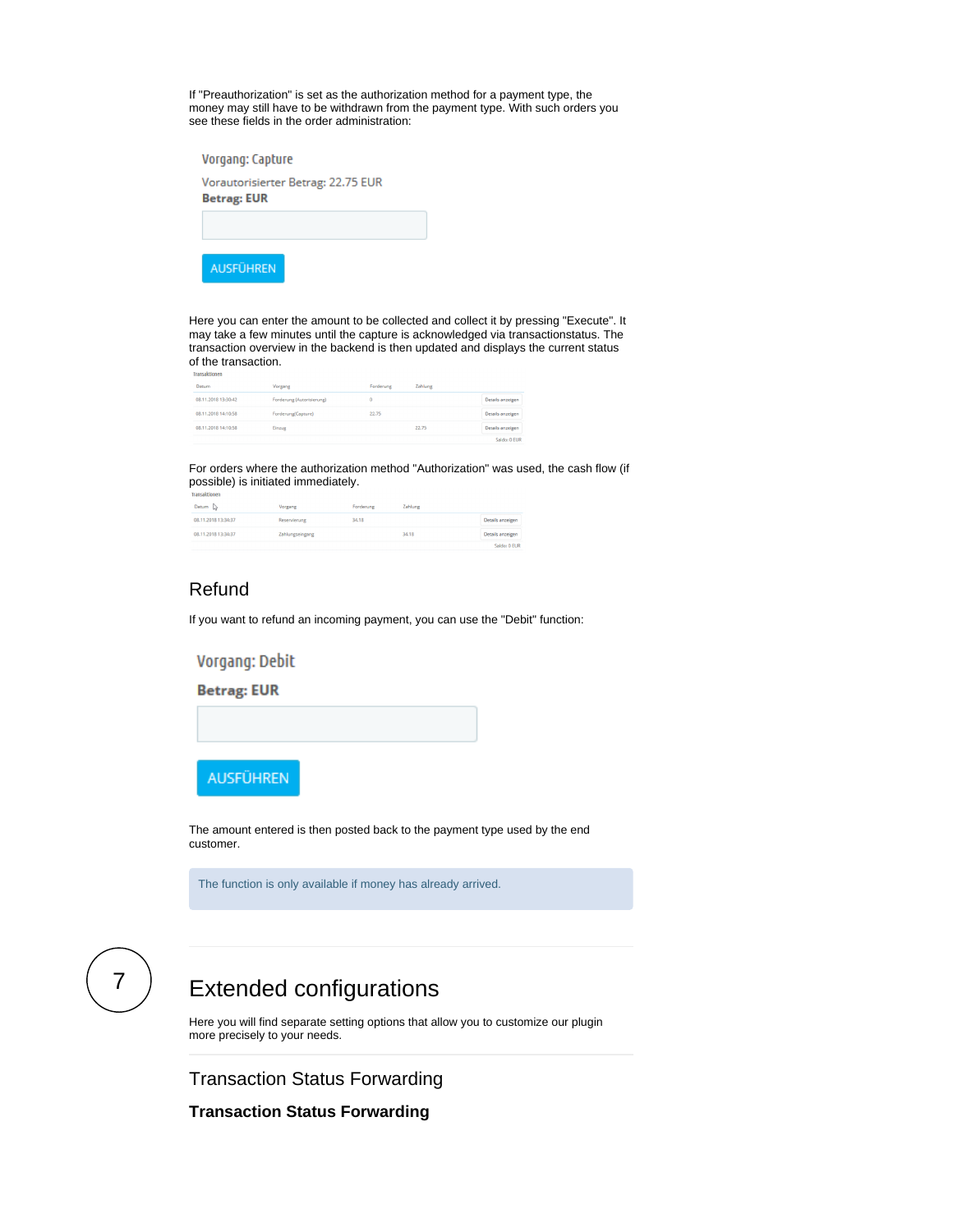Here you can enter (if necessary) forwarding addresses to which transaction status messages of the PAYONE platform should be forwarded from the shop. If you only use the shop to process orders, you do not need this function.

| OC TRANSAKTIONSSTATUS - WEITERLEITUNGEN |                  |                                                                                                                                                                                                                                |
|-----------------------------------------|------------------|--------------------------------------------------------------------------------------------------------------------------------------------------------------------------------------------------------------------------------|
|                                         | <b>APPOINTED</b> | With the Australian and Contact in the University of the University of the Australian and Contact in the University of the University of the University of the University of the University of the University of the Universit |
| r,                                      |                  |                                                                                                                                                                                                                                |
|                                         | CAPTURE          | The Control and policin all the definitions of an international spherican control                                                                                                                                              |
|                                         |                  |                                                                                                                                                                                                                                |
|                                         |                  |                                                                                                                                                                                                                                |
|                                         |                  | A description of the status messages can be found here.                                                                                                                                                                        |
|                                         |                  |                                                                                                                                                                                                                                |
|                                         |                  |                                                                                                                                                                                                                                |

## Transaction Status Mapping

### **Transaction Status Mapping**

In the lower part of the settings you have the possibility to define for each payment type which status an order should accept as soon as a corresponding transaction status arrives from the PAYONE platform.

| Zahlungsvorgang initiiert (APPOINTED) |                                               |  |
|---------------------------------------|-----------------------------------------------|--|
|                                       |                                               |  |
| <b>Buchung (CAPTURE)</b>              | Artikel nicht auf Lager                       |  |
|                                       | Artikel nicht auf Lager (bezahlt)             |  |
| Bezahlt (PAID)                        | Bestellung ausgeliefert                       |  |
|                                       | Bestellung in Bearbeitung                     |  |
| Unterzahlung (UNDERPAID)              | <b>Bestellung storniert</b>                   |  |
|                                       | <b>Frstattet</b>                              |  |
| Rücklastschrift (CANCELATION)         | Fehler bei der Bezahlung                      |  |
|                                       | Versand                                       |  |
| Rückerstattung (REFUND)               | Zahlung ausserhalb von PrestaShop eingegangen |  |
|                                       | Zahlung eingegangen                           |  |
| <b>Buchung (DEBIT)</b>                | $\checkmark$                                  |  |
| Status des Mahnverfahrens (REMINDER)  |                                               |  |
|                                       |                                               |  |
| <b>Umbuchung (TRANSFER)</b>           | $\vee$                                        |  |
|                                       |                                               |  |
| Erzeugung eines Belegs (INVOICE)      |                                               |  |
|                                       |                                               |  |

## Send articlelist

#### **Send articlelist**

• Under the item other you find:

| <b>CC</b> SONSTIGES |                              |             |
|---------------------|------------------------------|-------------|
|                     | Artikelliste versenden<br>JA | <b>NEIN</b> |
|                     |                              |             |
|                     |                              |             |
|                     |                              |             |
| Field               | <b>Description</b>           |             |